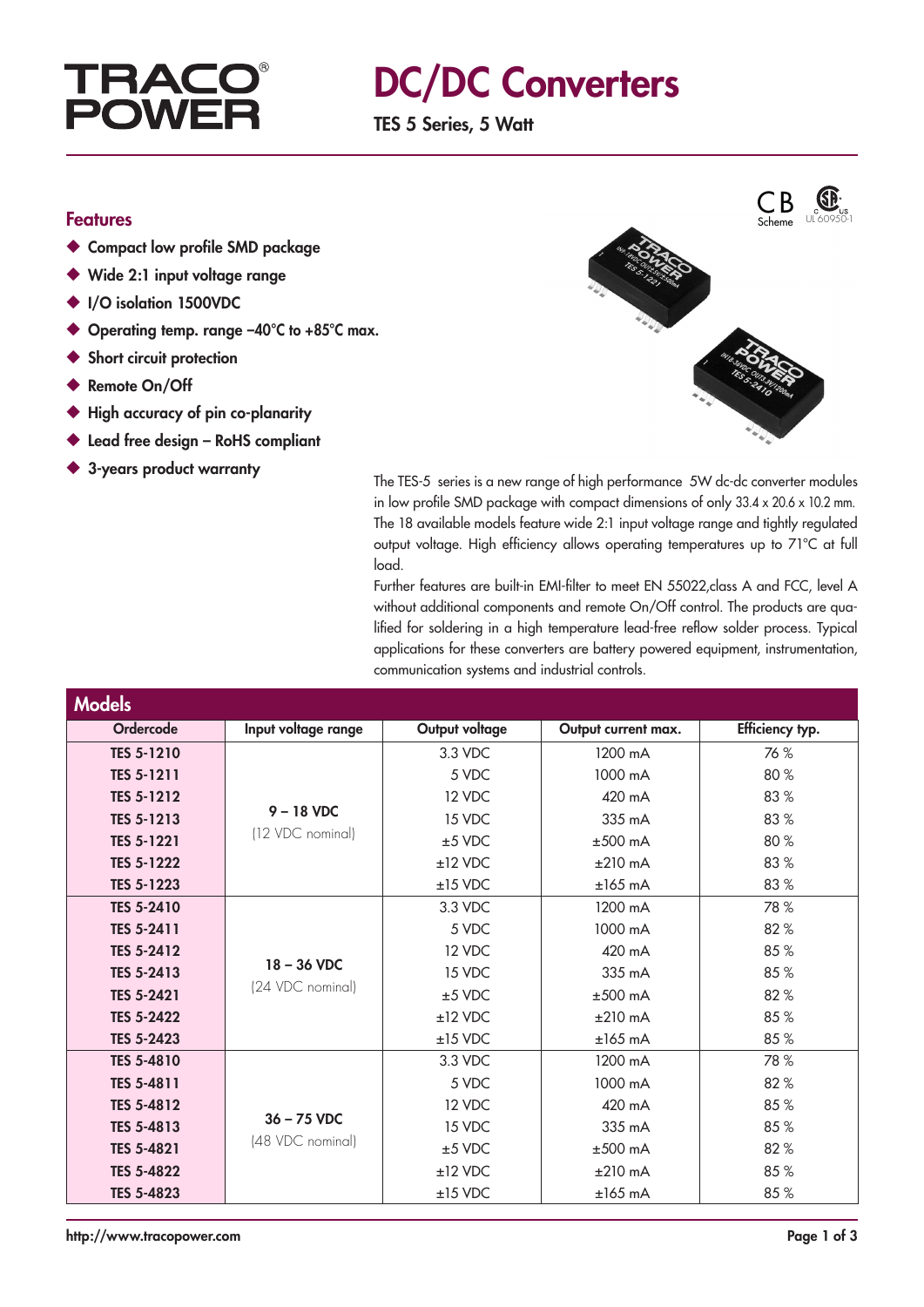# **TRACO®**<br>POWER

| <b>Input Specifications</b>                   |                                                                       |                                  |                                                                            |
|-----------------------------------------------|-----------------------------------------------------------------------|----------------------------------|----------------------------------------------------------------------------|
| Input current no load                         |                                                                       | 12 Vin models                    | 20 mA                                                                      |
|                                               |                                                                       | 24 Vin models                    | 5 <sub>m</sub> A                                                           |
|                                               |                                                                       | 48 Vin models                    | 3 <sub>m</sub> A                                                           |
| Input current full load                       |                                                                       | 12 Vin models                    | 500 mA typ.                                                                |
|                                               |                                                                       | 24 Vin models                    | 250 mA typ.                                                                |
|                                               |                                                                       | 48 Vin models                    | 125 mA typ.                                                                |
| Start-up voltage /<br>under voltage shut down |                                                                       | 12 Vin models<br>24 Vin models   | 8 VDC / 7 VDC typ.<br>16 VDC / 15 VDC typ.                                 |
|                                               |                                                                       | 48 Vin models                    | 33 VDC / 31 VDC typ.                                                       |
| Surge voltage (1 sec. max.)                   |                                                                       | 12 Vin models                    | 25 V max.                                                                  |
|                                               |                                                                       | 24 Vin models                    | 50 V max.                                                                  |
|                                               |                                                                       | 48 Vin models                    | 100 V max.                                                                 |
| Reverse voltage protection                    |                                                                       |                                  | 1.0 A max.                                                                 |
| Conducted noise (input)                       |                                                                       |                                  | EN 55022 level A, FCC part 15, class A                                     |
| <b>Output Specifications</b>                  |                                                                       |                                  |                                                                            |
| Voltage set accuracy                          |                                                                       |                                  | ±1%                                                                        |
| Regulation                                    | - Input variation Vin min. to Vin max.                                |                                  | $0.3 %$ max.                                                               |
|                                               | $-$ Load variation $20 - 100\%$                                       | single output models             | $1%$ max.                                                                  |
|                                               |                                                                       | dual output models balanced load | 2 % max.                                                                   |
| Ripple and noise (20 MHz Bandwidth)           |                                                                       |                                  | 85 mVpk-pk max.                                                            |
| Temperature coefficient                       |                                                                       |                                  | ±0.02 %/°C                                                                 |
| Output current limitation                     |                                                                       |                                  | >115 % of lout max., constant current                                      |
| Short circuit protection                      |                                                                       |                                  | indefinite, automatic recovery                                             |
| Capacitive load                               |                                                                       | single output models             | 680 µF max.                                                                |
|                                               |                                                                       | dual output models               | 100 µF max. (each output)                                                  |
| <b>General Specifications</b>                 |                                                                       |                                  |                                                                            |
| Temperature ranges                            | - Operating                                                           |                                  | $-40^{\circ}$ C to $+85^{\circ}$ C                                         |
|                                               | - Case temperature                                                    |                                  | $+100^{\circ}$ C max.<br>$-40^{\circ}$ C to $+125^{\circ}$ C               |
|                                               | - Storage                                                             |                                  |                                                                            |
| Derating                                      |                                                                       |                                  | 3.5 %/K above 70°C                                                         |
| Humidity (non condensing)                     |                                                                       |                                  | 95 % rel H max.                                                            |
|                                               | Reliability, calculated MTBF (MIL-HDBK-217F, at +25°C, ground benign) |                                  | >1 Mio. h                                                                  |
| Isolation voltage (60sec.)                    | - Input/Output                                                        |                                  | 1'500 VDC                                                                  |
| Isolation capacitance                         | - Input/Output                                                        |                                  | 650 pF typ.                                                                |
| <b>Isolation</b> resistance                   | - Input/Output (500 VDC)                                              |                                  | >1'000 MOhm                                                                |
| Switching frequency                           |                                                                       |                                  | 260 kHz typ.                                                               |
| Safety standards                              |                                                                       |                                  | UL 60950-1, IEC/EN 60950-1                                                 |
| Environmental compliance                      | – Reach<br>$-RoHS$                                                    |                                  | www.tracopower.com/info/reach-declaration.pdf<br>RoHS directive 2011/65/EU |
| Remote On/Off                                 | $-$ On:                                                               |                                  | 2.5  5.5 VDC or open circuit                                               |
|                                               | $-\bigcirc$ ff:<br>- Off idle current:                                |                                  | $-0.7$ 0.8 VDC or short circuit pin 1 and $2\binom{3}{3}$<br>10 mA         |

All specifications valid at nominal input voltage, full load and +25°C after warm-up time unless otherwise stated.